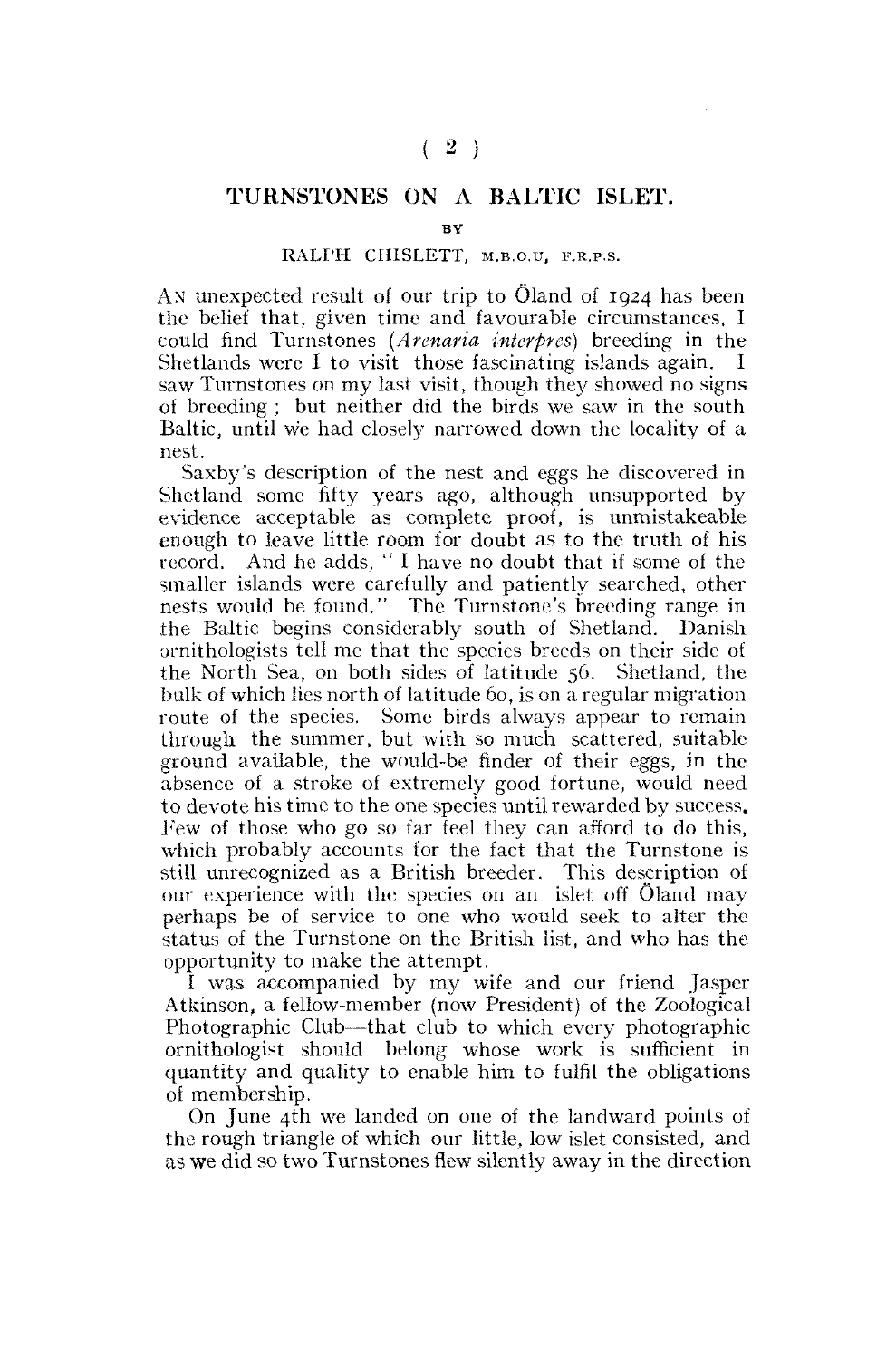

TO THE LEFT REAR OF THE NEST. (Female Turnstone) *(Photographed by* Ralph Chislett.)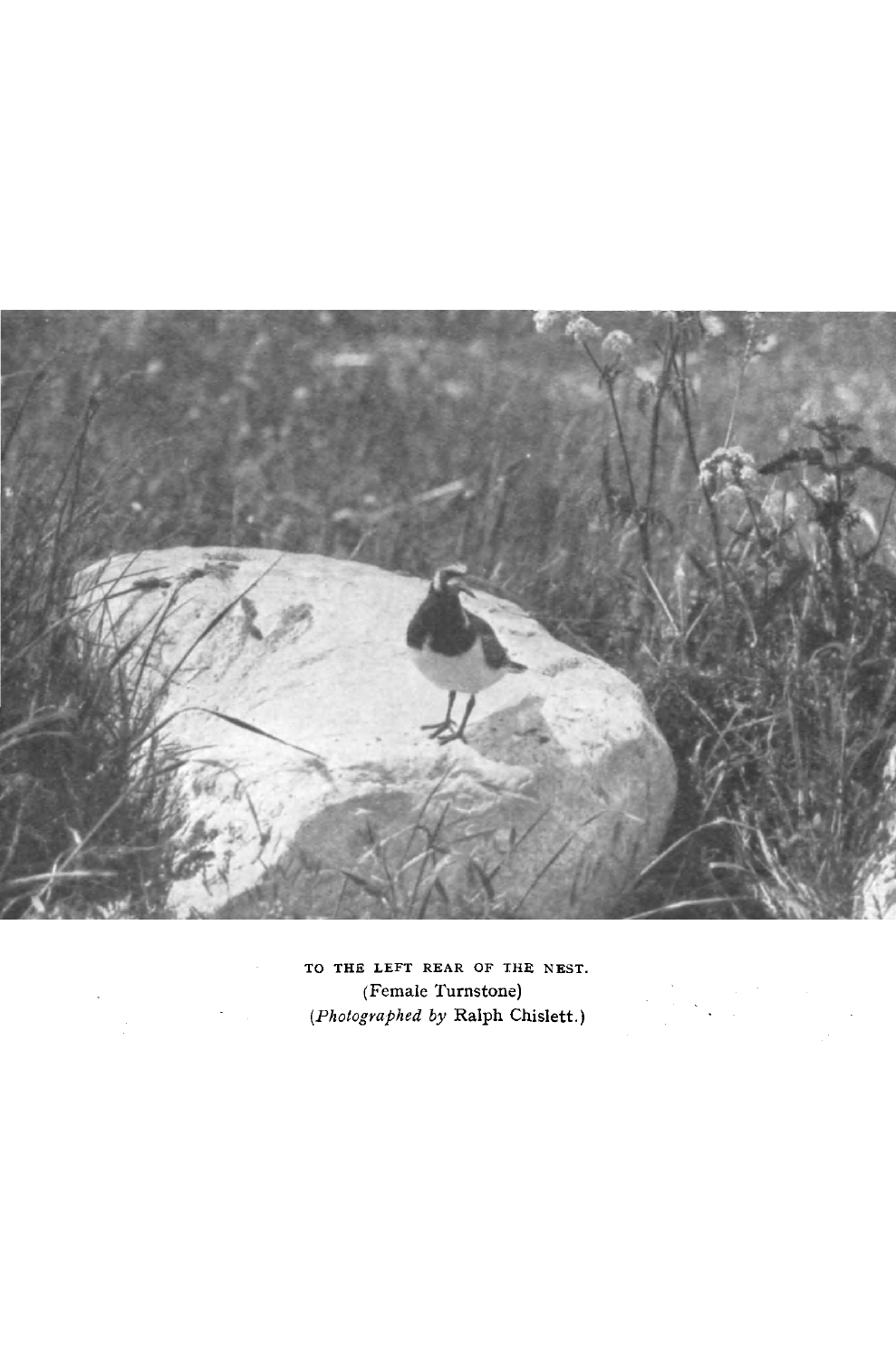of the seaward angle. In length the triangle's sides approximated three-fourths of a mile. The side the birds had followed had a narrow, stony beach, rising rapidly and merging into a low hill some 30-40 feet above sea-level, and covered with long grass and much tall, umbelliferous growth. In the cover a few pairs of Velvet Scoters *(Oidemia f. fusca)*  nested. We followed after the Turnstones, but no others were seen until we had rounded the beacon marking the next angle, where a bird was seen on a rock well out in the water. Here a considerable search was made, during which the Turnstone disappeared and was seen no more.

Along this, the seaward side of the island, nothing of interest was seen beyond Common Gulls *(Larus c, canus),*  Arctic Terns *{Sterna macrura)* and Ringed Plovers *(Charadrius hiaticula*) until we had passed two-thirds of its length, when another Turnstone was seen which called once or twice halfheartedly. Protracted search revealed nothing more exciting than the nest of a Redshank *(Tringa t. totanus)* in a narrow patch of grass under the lea of a large rock. The Redshank called frequently, and a second Turnstone appeared on another stone in the water. More for the possibility it gave of observing the Turnstones than for any other reason a hiding-tent was left by the Redshank's nest. For a similar reason a tent had been left by a Common Gull's nest near to the beacon. The Turnstones had displayed no anxiety and very little energy, and when we left that day our hopes were not very bright.

On the following day both Atkinson and I passed some time in the tents without seeing anything indicative of breeding Turnstones. The same pair of birds flew away from the apex as we landed, they had doubtless watched our approach. Round the second point a bird was seen again, but it soon disappeared behind the bluff on which the beacon stood, and did not return. The Redshank's neighbours were there again, but further, away, and one of them called faintly a time or two. Systematic search over shingle and in herbage amongst rocks revealed nothing. On the landward side a Turnstone was seen standing, unconcernedly as usual, on a stone in the sea. Disappointment had taken the place of hope when we left that night.

On June the 19th Atkinson followed the same direction round the islet as before, whilst my wife and I reversed it. Less than half-way along the landward side a Turnstone was noticed at the water's edge before us, and by flights of varied lengths it continued to keep some hundred yards ahead.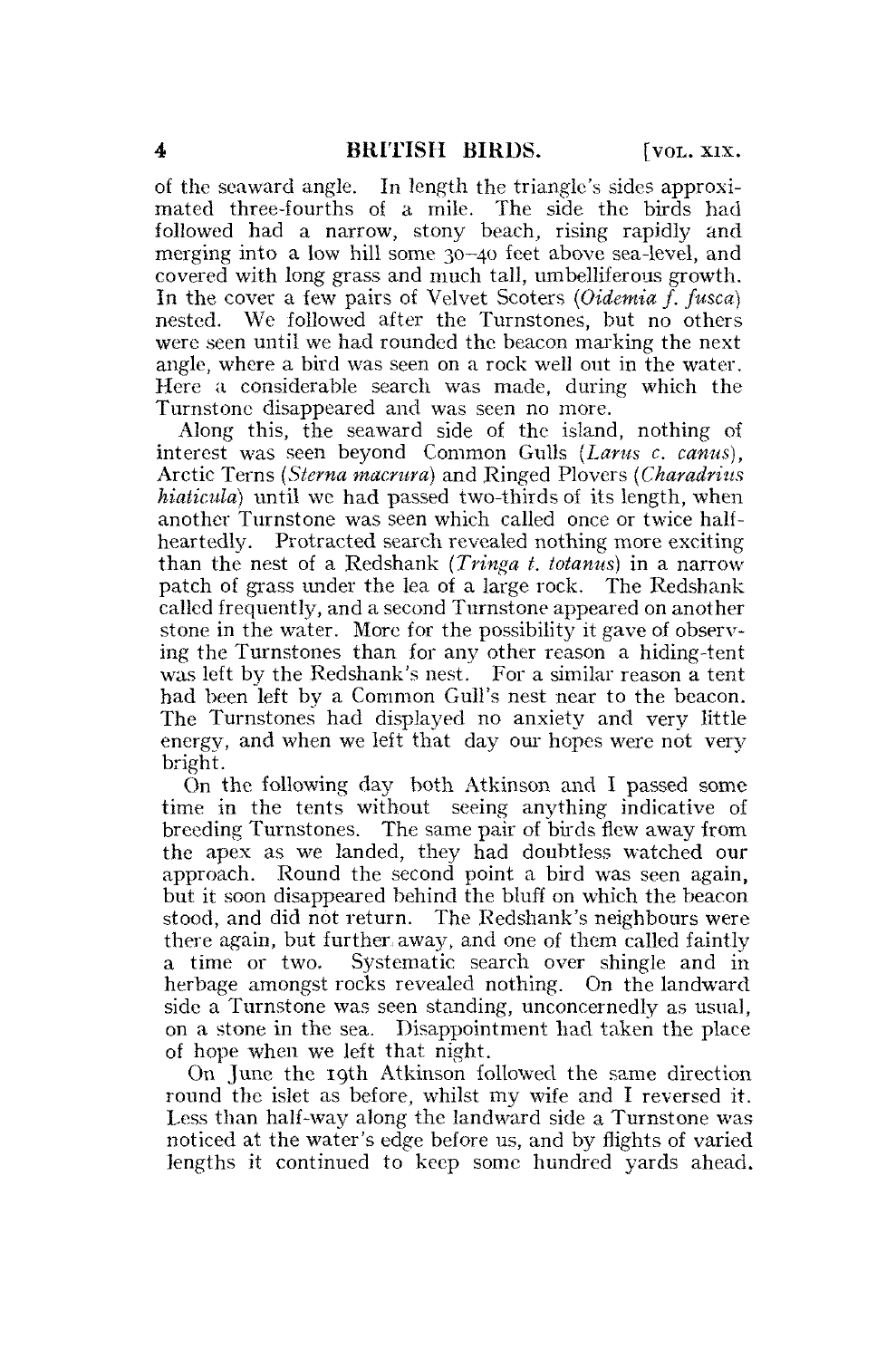

THE SITE OF NEST NO. I. (Some herbage has been removed.) Male Turnstone sitting. *(Photographed by* Ralph Chislett.)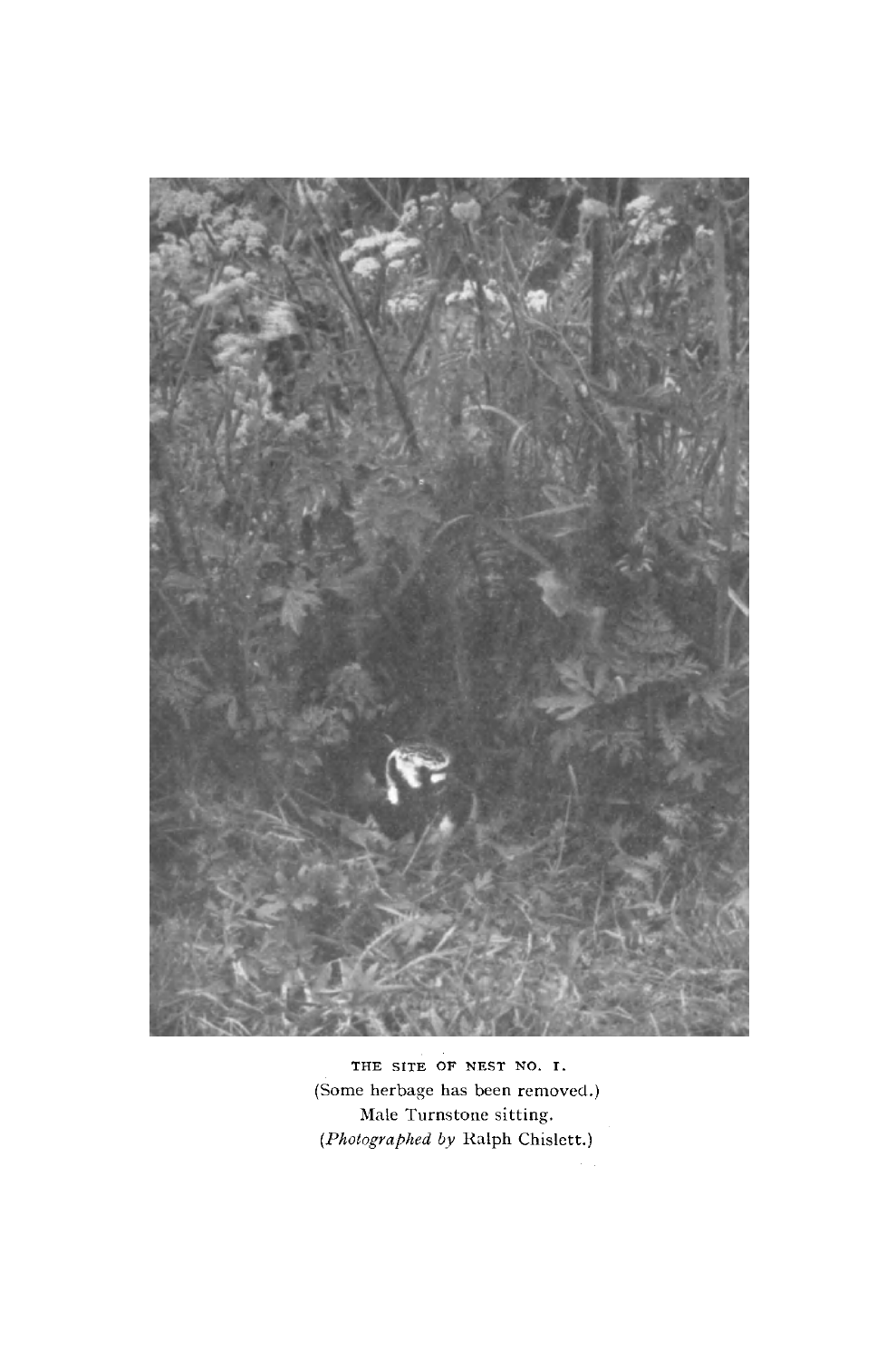When we reached the end of that side it stood on a rock a similar distance out in the sea, and waited there until we had passed far enough along the next side to lose sight of it, without doubling back or doing anything which a nonbreeding bird would not have been equally likely to do.

One of the Redshank's Turnstone neighbours called as we came up. This was the only one of three pairs which ever uttered a sound in our hearing. I see from my note book I rendered the call at the time as "Tcherwio-tcherwio, sometimes repeated half-a-dozen times so as to form a rippling whinney." After a little preliminary search we selected a spot which commanded as good a view as the broken nature of the ground allowed, and fixed the tent against a rock. When I had entered my wife walked away to see how Atkinson was progressing—also incidentally to beguile the Turnstones. Soon afterwards both Turnstones flew to rocks some fifty yards away. After a few minutes one of them flew to the edge of the beach and ran up and along past me, less than a dozen yards away. This looked like business, although the bird soon flew back to its mate. Against the sky, not more than thirty yards away, appearing over the top of a rise in the ground, as seen from the hiding-tent, was a group of chervil flower-heads. One of the Turnstones, on taking wing, flew directly to these flower-heads and appeared to settle in the midst of them. After giving the bird time to get settled on the eggs (I hoped) I crawled out of the tent, and keeping low was within six yards of the chervil clump when the Turnstone took wing from a point two yards on the other side, repeating its cry much more meaningly than hitherto. I had been prepared to find the nest under shelter of some sort, but had not expected the eggs to be so completely hidden from view as proved to be the case here. The nest lay on the seaward side of the clump. To obtain a view for the camera, a tall chervil stalk, some leaves and grasses, had to be removed. The definite scrape was lined with bits of seaweed and dry grass stems to a depth of more than one inch. The four eggs were greenish in ground colour, mottled and blurred brown over grey, underlying markings.

A hiding-tent was fixed, but as the bird had not returned in half-an-hour it was moved a little farther away and I left ostentatiously. Before leaving the island I paid another visit to see if the bird had returned ; it had.

On the landward side of the island, on a spit of grass mingled with thrift and clover, a number of pairs of Arctic Terns had eggs, and, in a few cases, young. As I passed on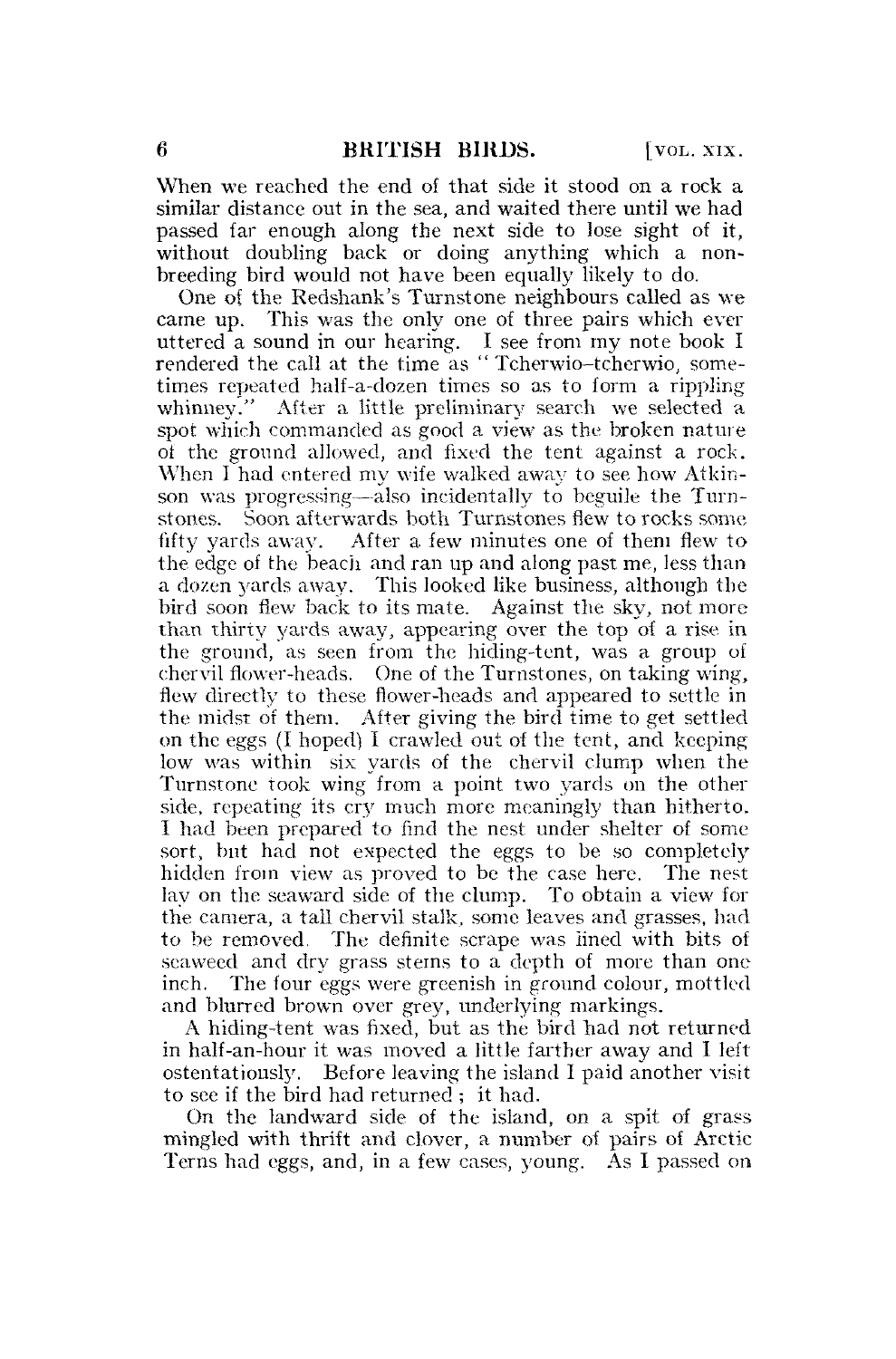## VOL. xix.] TURNSTONES ON A BALTIC ISLET. 7

my last journey I fixed and left the second hiding-tent there, then passed on to the landing apex to pack up for the day. I had seen no Turnstone as  $\overrightarrow{I}$  came along, nor as I fixed the tent ; but on looking back saw two birds on rocks by the water's edge nearest to the Tern colony. I sat down in the long herbage, and, after I had watched through binoculars



AN OPEN SITE. Male Turnstone sitting. *(Photographed by* Ralph Chislett.)

for some ten minutes, one of the Turnstones flew to the top of a large rock to the landward side of the Terns. Thence it jumped to the ground and was eventually lost in the cover.

On the following morning we searched all the chervil and other clumps near to the place of disappearance without success. Then I passed on to photograph the birds whose nest I had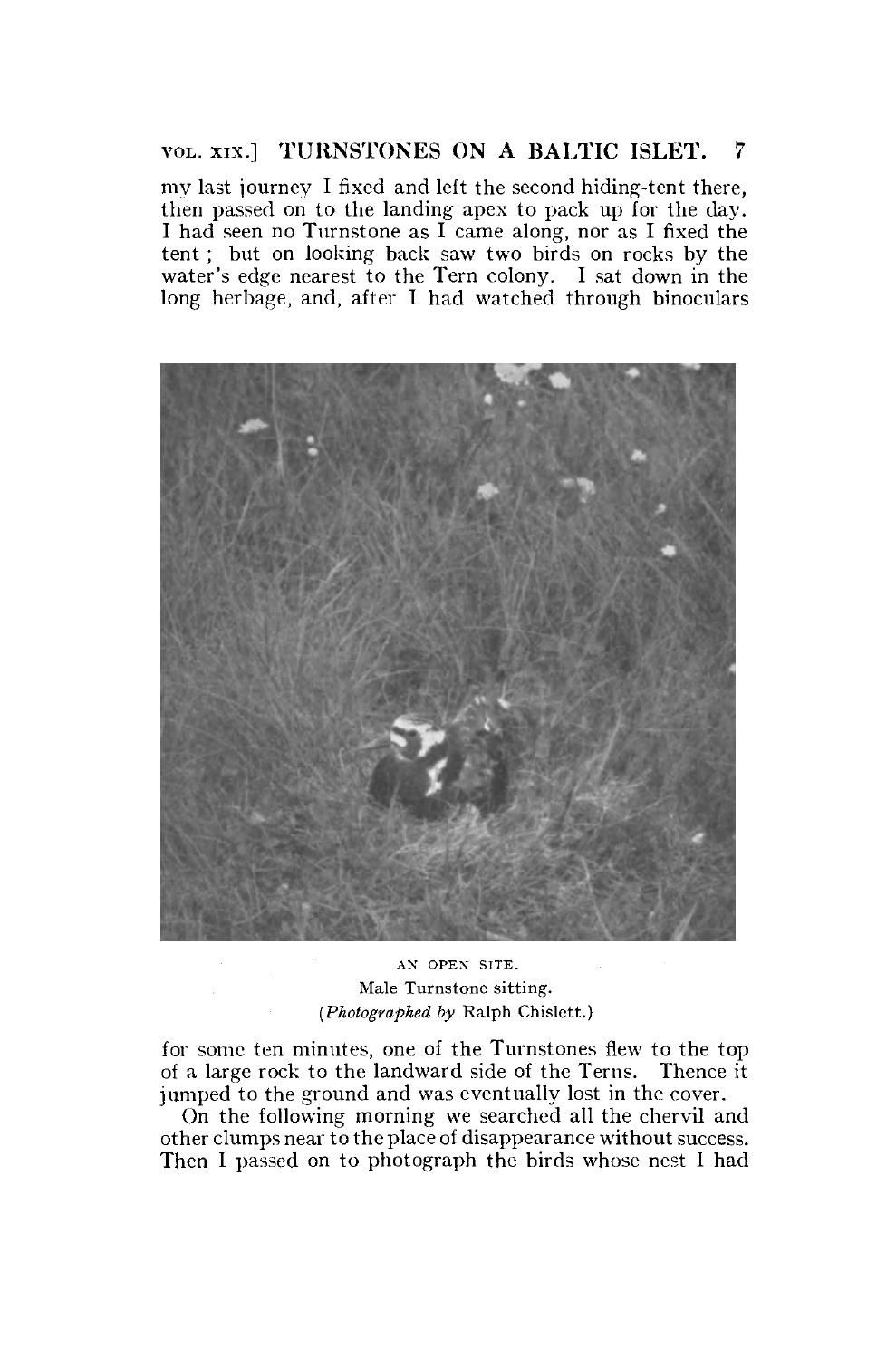found the previous day, leaving Atkinson in the tent among the Terns, hoping he might repeat my experience. Before I had entered hide No.  $\mathbf{r}$ . I could see J.A. "moving," and on running back to learn the news I heard him shout joyfully, as he pushed in tent supports with eager fingers, " $\overrightarrow{I}$  ve got it."  $\left[$ . A. supplies the following note :—

" When Chislett left me in the tent among the Terns, these birds returned to their nests quickly, and no doubt were useful in establishing a feeling of confidence in the Turnstone. At any rate one of the pair flew past the tent and alighted on the large rock already mentioned. There it remained for two or three minutes, when it dropped to the ground and walked without any further hesitation back along the line of its recent flight, through the thrift, where presently it became invisible. Giving it time to settle I crept out at the back of the tent, and approaching on hands and knees got within three yards before it flew. The tent was then moved and fixed near the nest with Mrs. Chislett's assistance, and in less than halfan-hour, and—for a wader—with very little circumlocution, the bird (which I also judge was the male) was back at the nest, soon ignoring sounds which came from the tent."

This second nest was only some twenty-five yards from the the tent as originally fixed and right among the breeding Terns. It was similar to the other nest but had rather more dry grass stems placed around it. The eggs were open to the sky. The spot was some fifty yards from the water on which the grassy spit abutted.

Photographic details were fairly simple, except that the fierce sunlight was entirely from the wrong direction in the case of nest No. i. These Turnstones usually alighted on a large rock to the left rear of the nest, and, after running to and fro for a while, dropped to the ground and walked to the back of the chervil clump, through which the striking black and white head shortly afterwards appeared. At first, every sound caused the birds to run out in front and along the side of the chervil, thence round and behind the clump again, and so back to the eggs. More than once, male and female were within a few yards of the nest together. In one bird, doubtless the female, the white head-markings were tinged with cream or buff; the size and shape of the black and of the white areas also differed a little. The back plumages seemed to be alike, the chestnut barrings being equally noticeable in all birds at close quarters. The head-dress of both males appeared very conspicuous against the greenery. In the case of No. I pair both birds incubated ; with No. 2 birds I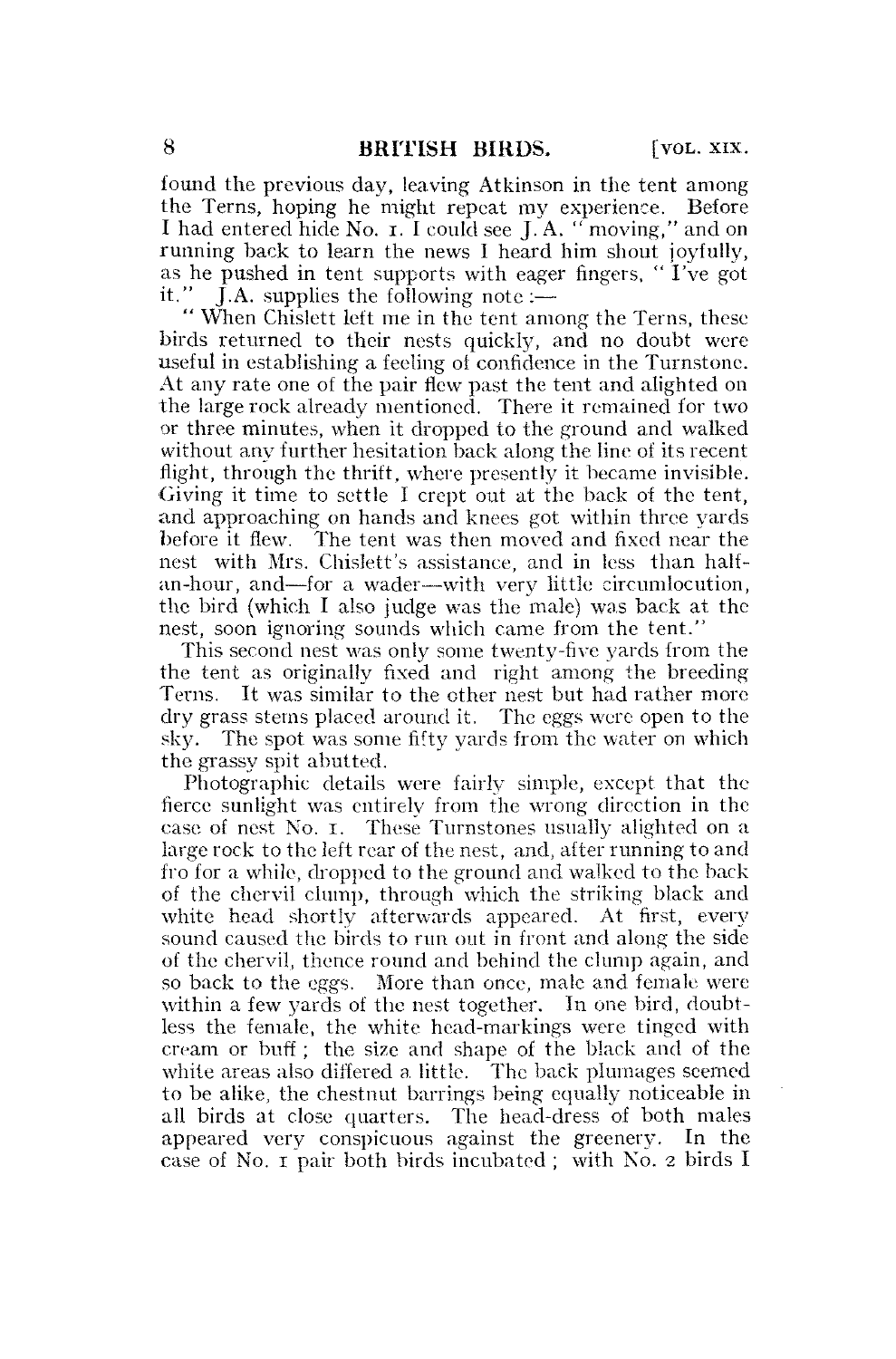spent less time, and only saw one bird sitting, which I believed to be the male, his plumage being quite as unclouded as in the male of the first pair.

A number of nearer views of the female of No. r pair were secured by means of placing a stone by the side of the clump of chervil, which she readily jumped upon when making the little circular- tour, sometimes waiting there for a minute or two. The second bird flew up from the water's edge to the edge of the Tern colony, and then ran between the heads of sea-pink.

By this time I had concluded that the Turnstone we usually saw round the corner of the second point of the triangle was one of the pair which flew away when we landed, and that they were nesting along the umbel-decked coast between the two points. Photographic work, however, left no time in which to locate this nest precisely.

The outstanding and to us rather surprising feature was the very small amount of assistance obtainable for a long time from the behaviour of the birds. It was our first experience of the species as proved breeders.